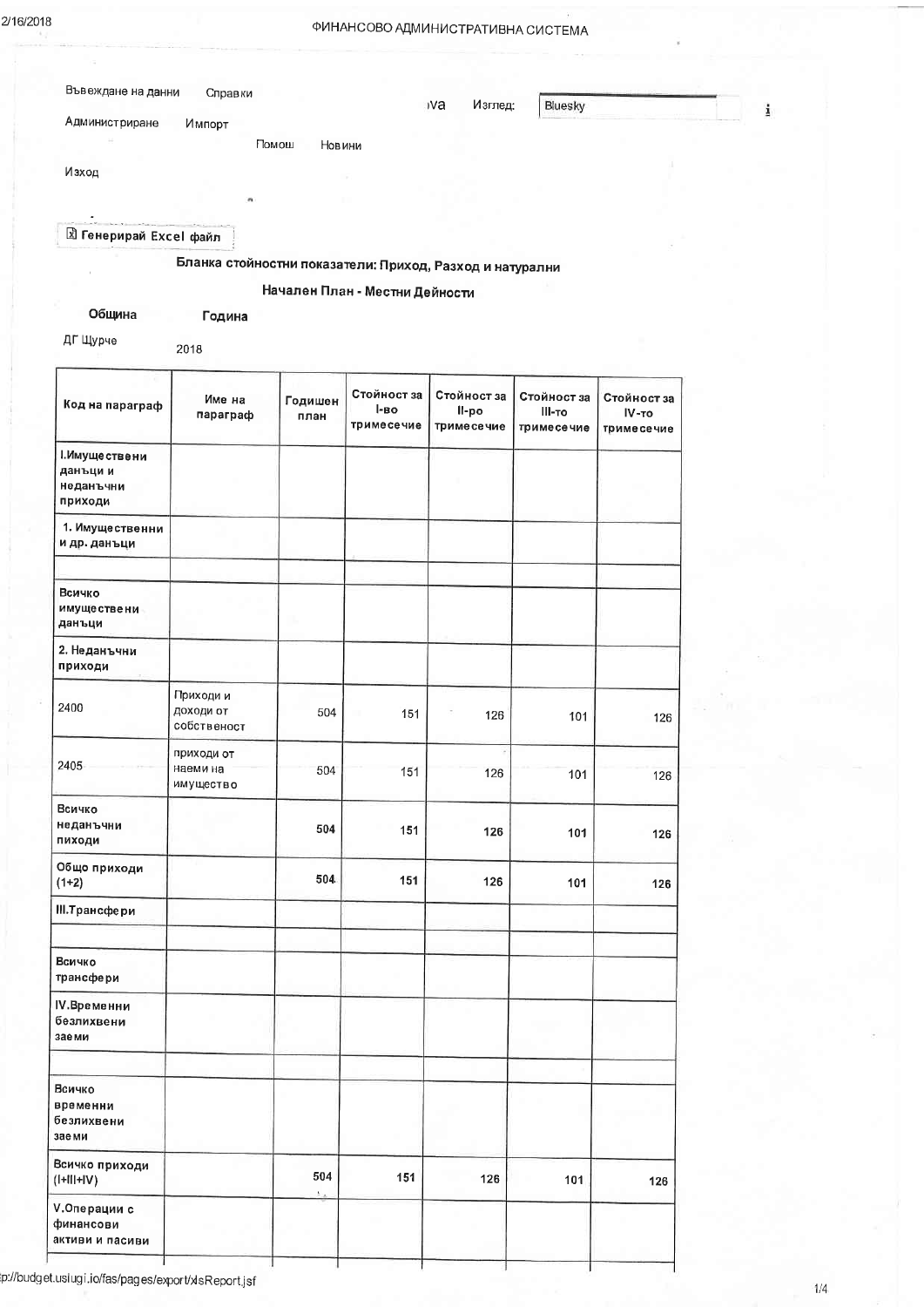# <u> РЕПУБЛИКА БЪЛГАРИЯ – МИНИСТЕРСТВО НА ФИНАНСИТЕ</u>

ОБЩИНА: 7710 • ШУМЕН

ОБЩИНА ШУМЕН ПОДЕЛЕНИЕ ДГ ЩУРЧЕ МЕРОПРИЯТИЕ ДГ ЩУРЧЕ

**БЮДЖЕТ** 

С ТРИМЕСЕЧНО РАЗПРЕДЕЛЕНИЕ

НА ОБЩИНА (ПОДЕЛЕНИЕ, РАЙОН) ЗА 2018 ГОДИНА

**МЕСТНИ ДЕЙНОСТИ** 

СЪСТАВИЛ: Соня Стефанова Служебен телефон/факс:054/857-716 Директор (Нач. Отдел) "финанси":Десислава Петрова Кмет:Зам. кмет Бюджет и финанси Татяна Костова

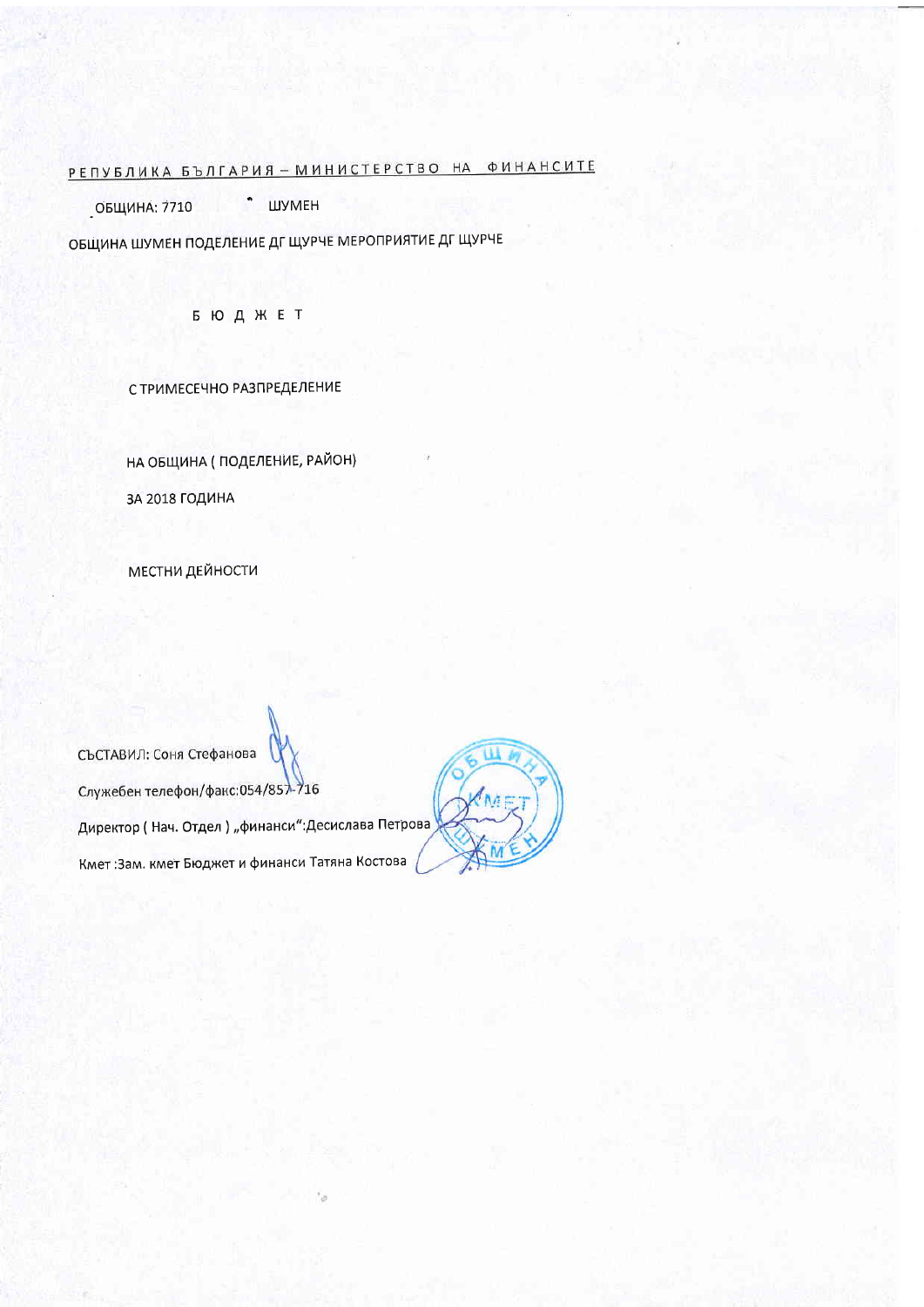# ФИНАНСОВО АДМИНИСТРАТИВНА СИСТЕМА

| Всичко<br>финансиране на<br>дефицита  |     |     |     |     |     |
|---------------------------------------|-----|-----|-----|-----|-----|
| Общо приходи<br>от Местни<br>Дейности | 504 | 151 | 126 | 101 | 126 |

Стойностни<br>показатели<sup>9</sup>-Разход

Начален План -<br>Местни Дейности

Община: ДГ<br>Щурче

Година: 2018

| Код на параграф                      | Име на<br>параграф                                                        | Годишен<br>план | Стойност за<br>l-BO<br>тримесечие | Стойност за<br>ll-po<br>тримесечие | Стойност за<br>III-то<br>тримесечие | Стойност за<br>IV-TO<br>тримесечие |
|--------------------------------------|---------------------------------------------------------------------------|-----------------|-----------------------------------|------------------------------------|-------------------------------------|------------------------------------|
| Стойностни<br>показатели -<br>Разход |                                                                           |                 | 7                                 |                                    |                                     |                                    |
| <b>III. Функция</b><br>Образование   |                                                                           |                 |                                   |                                    |                                     |                                    |
| 311 Детски<br>градини                |                                                                           |                 |                                   |                                    |                                     |                                    |
| 1000                                 | И здръжка                                                                 | 87669           | 26301                             | 21919                              | 17531                               | 21918                              |
| 1011                                 | храна                                                                     | 40168           | 12050                             | 10042                              | 8034                                | 10042                              |
| 1013                                 | постелен<br>инвентар и<br>облекло                                         | 2883            | 865                               | 721                                | 577                                 | 720                                |
| 1014                                 | учебни и научно-<br>изследователски<br>разходи и книги<br>за библиотеките | 312             | 94                                | 78                                 | 62                                  | 78                                 |
| 1015                                 | материали                                                                 | 9590            | 2877                              | 2398                               | 1917                                | 2398                               |
| 1016                                 | вода, горива и<br>өнөргия                                                 | 25718           | 7716                              | 6430                               | 5142                                | 6430                               |
| 1020                                 | разходи за<br>външни услуги                                               | 8724            | 2617                              | 2181                               | 1745                                | 2181                               |
| 1051                                 | командировки в<br>страната                                                | 274             | 82                                | 69                                 | 54                                  | 69                                 |
| Разходи                              |                                                                           | 87669           | 26301                             | 21919                              | 17531                               | 21918                              |
| Всичко за<br>дейността:              |                                                                           | 87669           | 26301                             | 21919                              | 17531                               | 21918                              |
| <b>РЕКАПИТУЛАЦИЯ</b><br>ЗА ГРУПА     |                                                                           |                 |                                   |                                    |                                     |                                    |
| 1000                                 | Издръжка                                                                  | 87669           | 26301                             | 21919                              | 17531                               | 21918                              |
| 1011                                 | храна                                                                     | 40168           | 12050                             | 10042                              | 8034                                | 10042                              |
| 1013                                 | постелен<br>инвентар и<br>облекло                                         | 2883            | 865                               | 721                                | 577                                 | 720                                |

http://budget.uslugi.io/fas/pages/export/xlsReport.jsf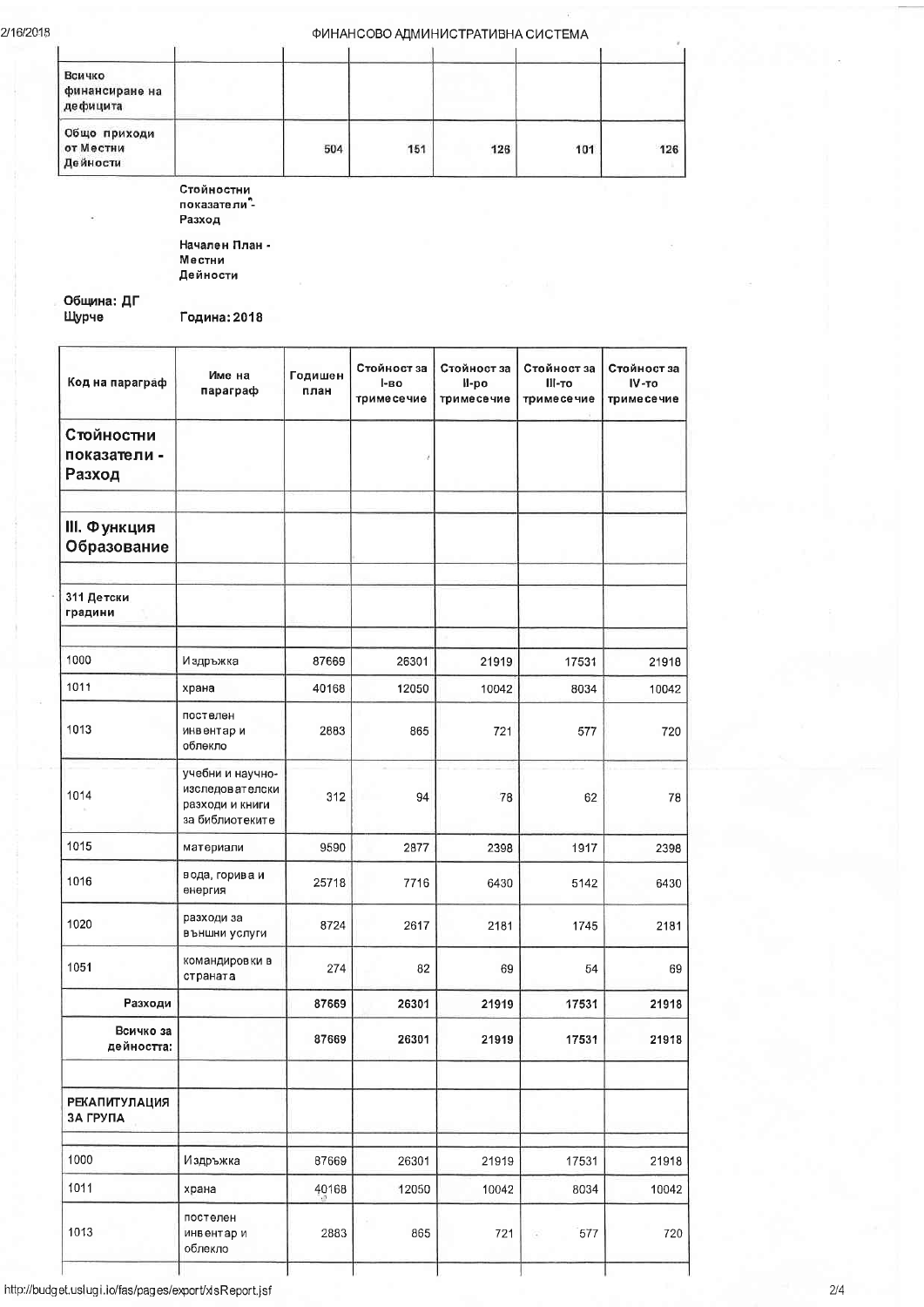/16/2018

### ФИНАНСОВО АДМИНИСТРАТИВНА СИСТЕМА

| Всичко разходи<br>по бюджета:                                     |                                                                             | 87669 | 26301 | 21919 | 17531 | 21918 |
|-------------------------------------------------------------------|-----------------------------------------------------------------------------|-------|-------|-------|-------|-------|
| Всичко за<br>функцията:                                           |                                                                             | 87669 | 26301 | 21919 | 17531 | 21918 |
| Разходи                                                           |                                                                             | 87669 | 26301 | 21919 | 17531 | 21918 |
| 1051                                                              | командировки в<br>страната                                                  | 274   | 82    | 69    | 54    | 69    |
| 1020                                                              | разходи за<br>външни услуги                                                 | 8724  | 2617  | 2181  | 1745  | 2181  |
| 1016                                                              | вода, горива и<br>енергия                                                   | 25718 | 7716  | 6430  | 5142  | 6430  |
| 1015                                                              | материали                                                                   | 9590  | 2877  | 2398  | 1917  | 2398  |
| 1014                                                              | учебни и научно-<br>изследов ат елски<br>разходи и книги<br>за библиотеките | 312   | 94    | 78    | 62    | 78    |
| 1013                                                              | постелен<br>инвентар и<br>облекло                                           | 2883  | 865   | 721   | 577   | 720   |
| 1011                                                              | храна                                                                       | 40168 | 12050 | 10042 | 8034  | 10042 |
| 1000                                                              | Издръжка                                                                    | 87669 | 26301 | 21919 | 17531 | 21918 |
| <b>РЕКАПИТУЛАЦИЯ</b><br>ЗА ФУНКЦИЯ III.<br>Функция<br>Образование |                                                                             |       |       |       |       |       |
| Всичко за<br>групата:                                             |                                                                             | 87669 | 26301 | 21919 | 17531 | 21918 |
| Разходи                                                           |                                                                             | 87669 | 26301 | 21919 | 17531 | 21918 |
| 1051                                                              | командировки в<br>страната                                                  | 274   | 82    | 69    | 54    | 69    |
| 1020                                                              | разходи за<br>външни услуги                                                 | 8724  | 2617  | 2181  | 1745  | 2181  |
| 1016                                                              | вода, горива и<br>енергия                                                   | 25718 | 7716  | 6430  | 5142  | 6430  |
| 1015                                                              | материали                                                                   | 9590  | 2877  | 2398  | 1917  | 2398  |
| 1014                                                              | учебни и научно-<br>изследователски<br>разходи и книги<br>за библиотеките   | 312   | 94    | 78    | 62    | 78    |

| Общо разходи по |       |       |       |       |       |
|-----------------|-------|-------|-------|-------|-------|
| бюджета:        | 87669 | 26301 | 21919 | 17531 | 21918 |

| <b>НАТУРАЛНИ</b><br><b>ПОКАЗАТЕЛИ</b> | Параграф | към<br>01.01. | към 31.12. |
|---------------------------------------|----------|---------------|------------|
| Стойностни<br>показатели -<br>Разход  |          |               |            |
|                                       |          |               |            |
| Всичко за<br>дейността:               |          | 0.00          | 0.00       |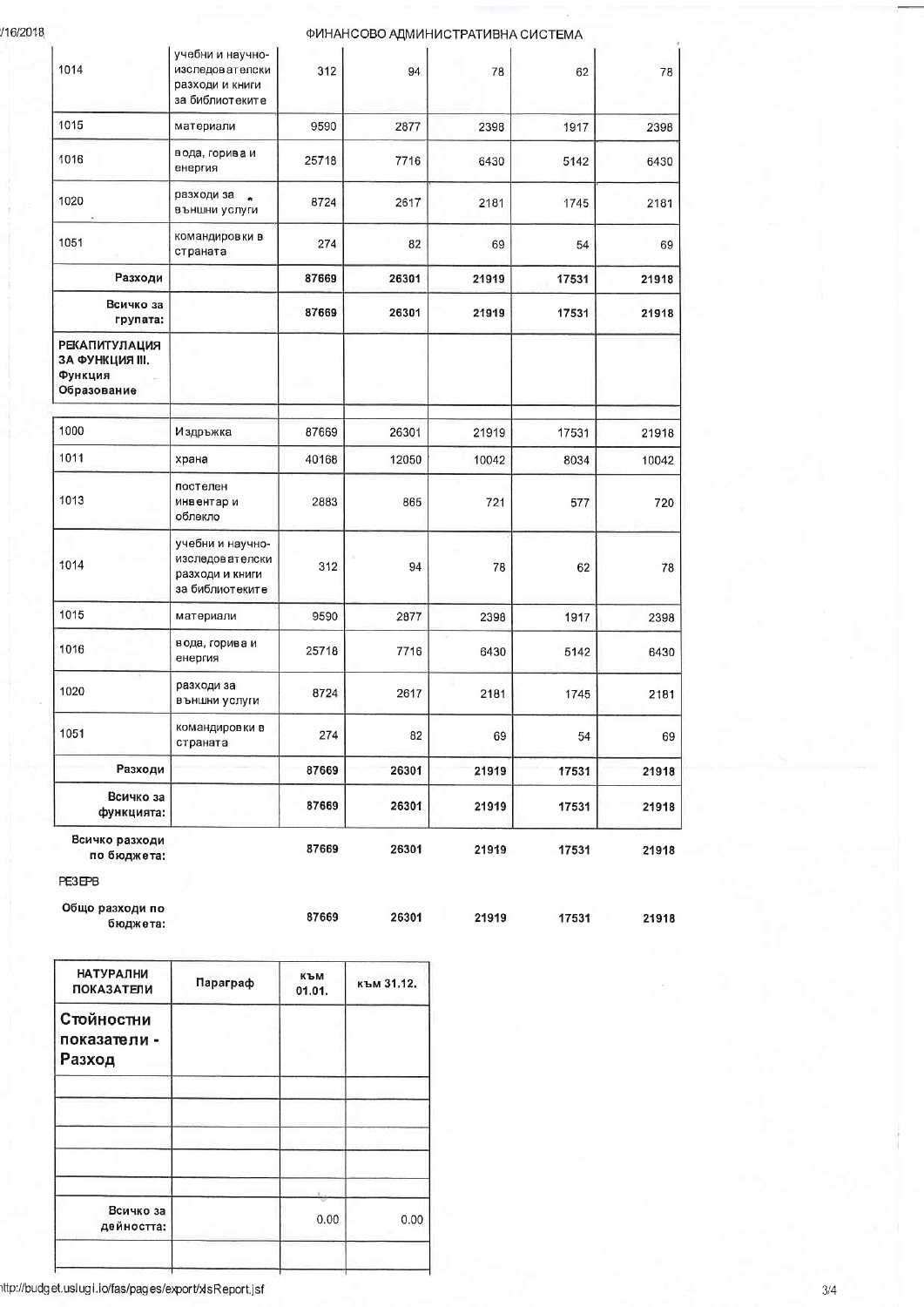# РЕПУБЛИКА БЪЛГАРИЯ - МИНИСТЕРСТВО НА ФИНАНСИТЕ

• ШУМЕН **ОБЩИНА: 7710** 

ОБЩИНА ШУМЕН ПОДЕЛЕНИЕ ДГ ЩУРЧЕ МЕРОПРИЯТИЕ ДГ ЩУРЧЕ

**БЮДЖЕТ** 

С ТРИМЕСЕЧНО РАЗПРЕДЕЛЕНИЕ

НА ОБЩИНА (ПОДЕЛЕНИЕ, РАЙОН) ЗА 2018 ГОДИНА

ДЕЛЕГИРАНИ ОТ ДЪРЖАВАТА ДЕЙНОСТИ

СЪСТАВИЛ: Соня Стефанова Служебен телефон/факс:054/857-716 Директор (Нач. Отдел) "финанси":Десислава Петрова Кмет: Зам. кмет Бюджет и финанси Татяна Костова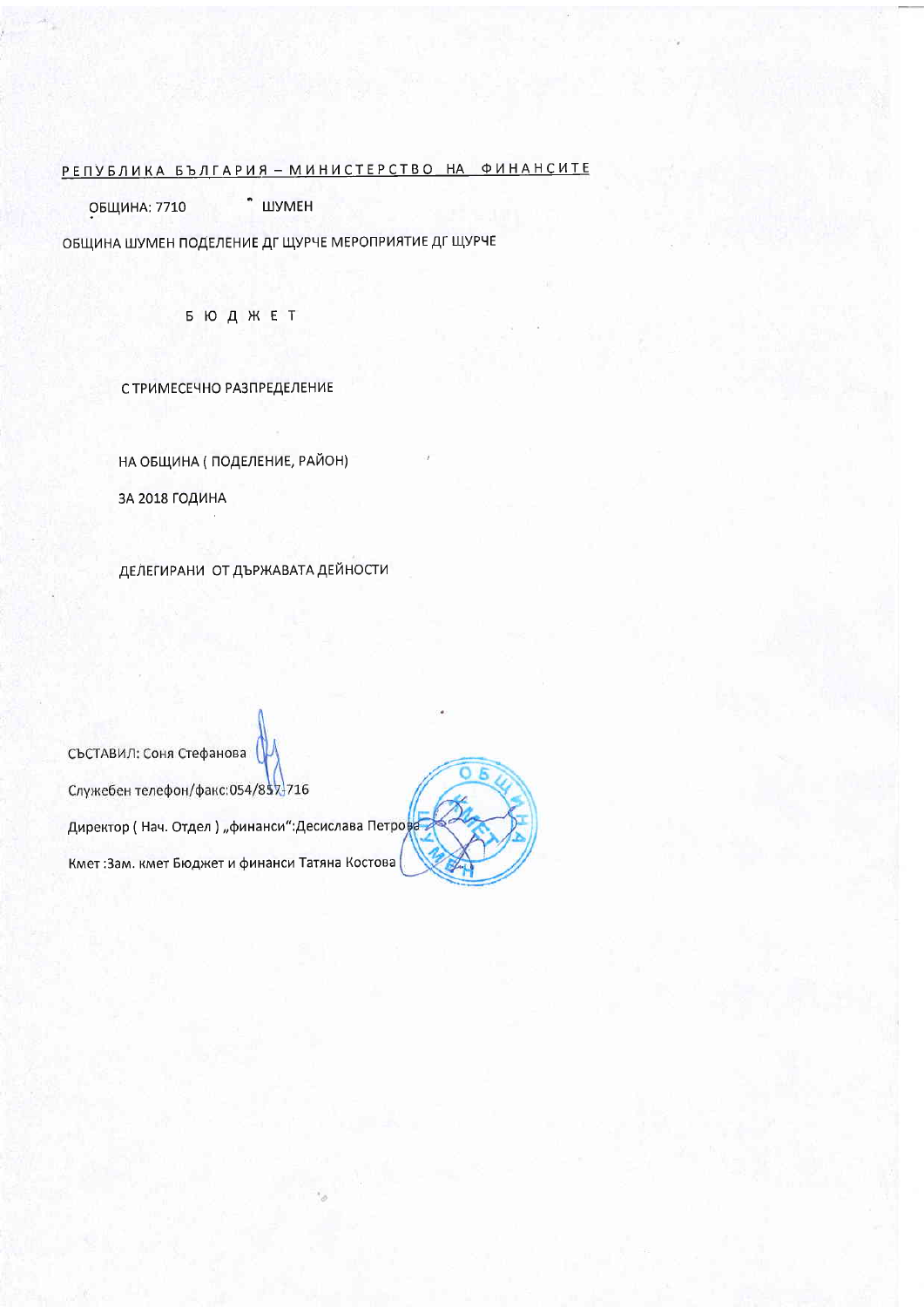### ФИНАНСОВО АДМИНИСТРАТИВНА СИСТЕМА

| Въвеждане на данни                                  | Справки                                                  |                 | fanova                           | Изглед:              | Bluesky               |                                    |  |
|-----------------------------------------------------|----------------------------------------------------------|-----------------|----------------------------------|----------------------|-----------------------|------------------------------------|--|
| Администриране                                      | Импорт<br>Помош                                          |                 |                                  |                      |                       |                                    |  |
|                                                     |                                                          | Новини          | Изход                            |                      |                       |                                    |  |
|                                                     |                                                          |                 |                                  |                      |                       |                                    |  |
| <b>E</b> Генерирай Excel файл                       | ٠                                                        |                 |                                  |                      |                       |                                    |  |
|                                                     | Бланка стойностни показатели: Приход, Разход и натурални |                 |                                  |                      |                       |                                    |  |
|                                                     |                                                          |                 | Начален План - Държавни Дейности |                      |                       |                                    |  |
| Община                                              | Година                                                   |                 |                                  |                      |                       |                                    |  |
| ДГ Щурче                                            | 2018                                                     |                 |                                  |                      |                       |                                    |  |
|                                                     |                                                          |                 |                                  |                      |                       |                                    |  |
| Код на параграф                                     | Име на параграф                                          | Годишен<br>план | Стойност за<br>І-во              | Стойност за<br>II-po | Стойност за<br>III-то | Стойност за<br>IV-TO<br>тримесечие |  |
|                                                     |                                                          |                 | тримесечие                       | тримесечие           | тримесечие            |                                    |  |
| І. Имуще ствени<br>данъци и неданъчни<br>приходи    |                                                          |                 |                                  |                      |                       |                                    |  |
| 1. Имущественни и<br>др. данъци                     |                                                          |                 |                                  |                      |                       |                                    |  |
| Всичко имуществени<br>данъци                        |                                                          |                 |                                  |                      |                       |                                    |  |
| 2. Неданъчни<br>приходи                             |                                                          |                 |                                  |                      |                       |                                    |  |
|                                                     |                                                          |                 |                                  |                      |                       |                                    |  |
| Всичко неданъчни<br>пиходи                          | V.                                                       |                 |                                  |                      |                       |                                    |  |
| Общо приходи (1+2)                                  |                                                          | 0               | $\bf{0}$                         | 0                    | 0                     | 0                                  |  |
| III. Трансфери                                      |                                                          |                 |                                  |                      |                       |                                    |  |
| Всичко трансфери                                    |                                                          |                 |                                  |                      |                       |                                    |  |
| IV.Временни<br>безлихвени заеми                     |                                                          |                 |                                  |                      |                       |                                    |  |
| Всичко временни<br>безлихвени заеми                 |                                                          |                 |                                  |                      |                       |                                    |  |
| Всичко приходи (I+III<br>HV)                        |                                                          | 0               | 0                                | 0                    | $\pmb{0}$             | 0                                  |  |
| <b>V.Операции с</b><br>финансови активи и<br>пасиви |                                                          |                 |                                  |                      |                       |                                    |  |
|                                                     |                                                          |                 |                                  |                      |                       |                                    |  |
| Всичко финансиране<br>на дефицита                   |                                                          |                 |                                  |                      |                       |                                    |  |
| Общо приходи от<br>Държавни Дейности                |                                                          | $\mathbf{0}$    | 0                                | $\bf{0}$             | 0                     | 0                                  |  |

Стойностни показатели - Разход

Начален План -Държавни Дейности

Община: ДГ Щурче

Година: 2018

| Код на параграф | Име на параграф | Годишен<br>план | 1-80<br>тримесечие | Стойност за   Стойност за   Стойност за   Стойност за  <br>II-po | III-TO<br>тримесечие тримесечие | IV-TO<br>тримесечие |
|-----------------|-----------------|-----------------|--------------------|------------------------------------------------------------------|---------------------------------|---------------------|
|-----------------|-----------------|-----------------|--------------------|------------------------------------------------------------------|---------------------------------|---------------------|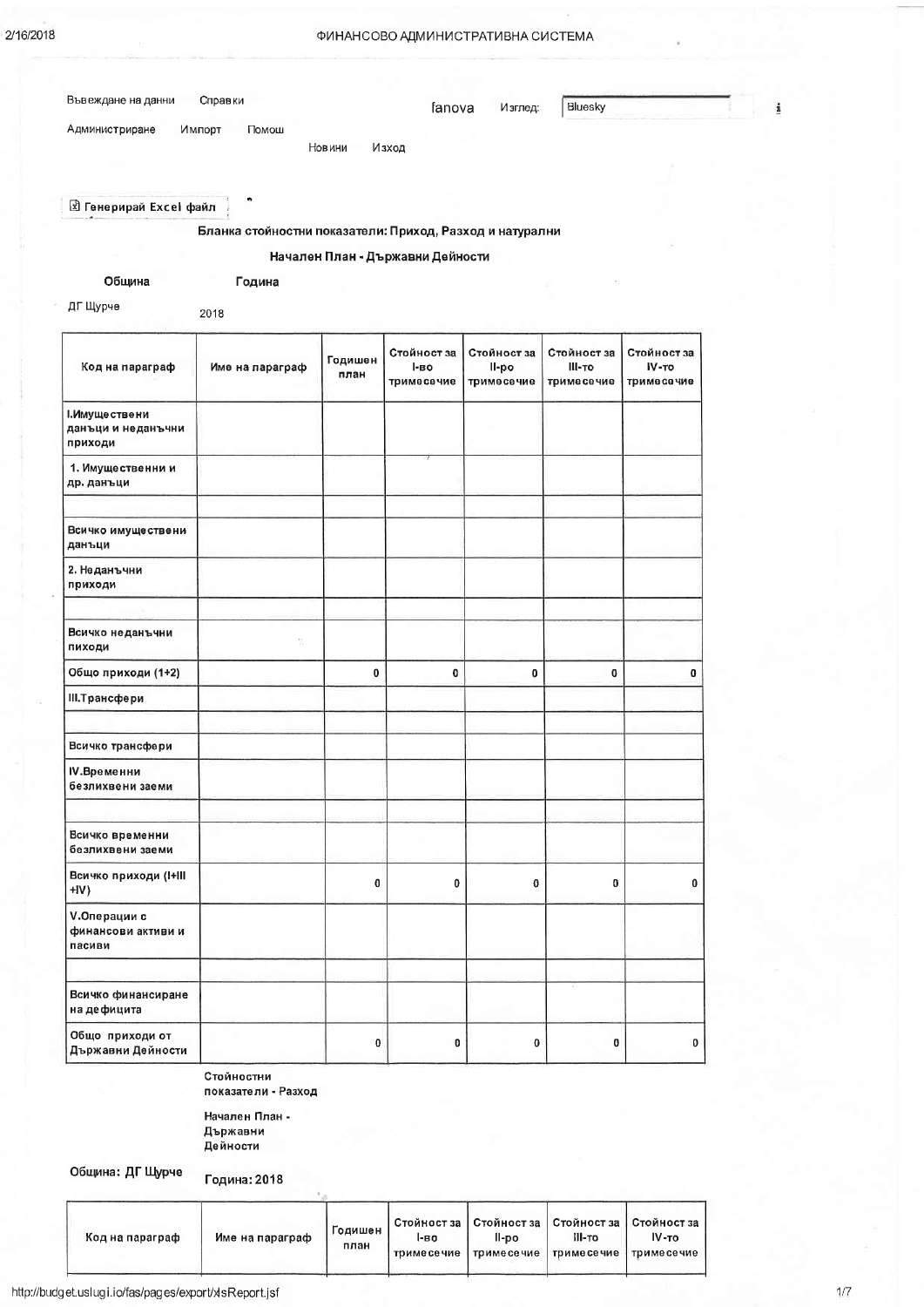| Стойностни<br>показатели -<br>Разход    |                                                                                                   |        | ФИНАНСОВО АДМИНИСТРАТИВНА СИСТЕМА |       |       |       |
|-----------------------------------------|---------------------------------------------------------------------------------------------------|--------|-----------------------------------|-------|-------|-------|
| III. Функция<br>Образование             |                                                                                                   |        |                                   |       |       |       |
| 311 Детски градини                      |                                                                                                   |        |                                   |       |       |       |
|                                         |                                                                                                   |        |                                   |       |       |       |
| 0100                                    | Заплати и<br>възнаграждения за<br>персонала, нает по<br>трудови и служебни<br>правоотношения      | 265676 | 79703                             | 66419 | 53135 | 66419 |
| 0101                                    | заплати и<br>възнаграждения на<br>персонала нает по<br>трудови<br>правоотношения                  | 265676 | 79703                             | 66419 | 53135 | 66419 |
| 0200                                    | Други<br>възнаграждения и<br>плащания за<br>персонала                                             | 9901   | 2970                              | 2475  | 1981  | 2475  |
| 0205                                    | изплатени суми от<br>СБКО, за облекло и<br>други на персонала, с<br>характер на<br>възнаграждение | 9901   | 2970                              | 2475  | 1981  | 2475  |
| 0500                                    | Задължителни<br>осигурителни вноски<br>от работодатели                                            | 55081  | 16524                             | 13771 | 11015 | 13771 |
| 0551                                    | осигурителни вноски<br>от работодатели за<br>Държавното<br>обществено<br>осигуряване (ДОО)        | 36886  | 11066                             | 9222  | 7376  | 9222  |
| 0552                                    | осигурителни в носки<br>от работодатели за<br>Учителския<br>пенсионен фонд<br>(УчПФ)              | 5917   | 1775                              | 1479  | 1184  | 1479  |
| 0560                                    | здрав ноосигурителни<br>ВНОСКИ ОТ<br>работодатели                                                 | 12278  | 3683                              | 3070  | 2455  | 3070  |
| 1000                                    | Издръжка                                                                                          | 4489   | 1347                              | 1122  | 898   | 1122  |
| 1011                                    | храна                                                                                             | 3672   | 1102                              | 918   | 734   | 918   |
| 1020                                    | разходи за външни<br>услуги                                                                       | 817    | 245                               | 204   | 164   | 204   |
| Разходи                                 |                                                                                                   | 335147 | 100544                            | 83787 | 67029 | 83787 |
| Всичко за дейността:                    |                                                                                                   | 335147 | 100544                            | 83787 | 67029 | 83787 |
| 338 Ресурсно<br>подпомагане             |                                                                                                   |        |                                   |       |       |       |
| 1000                                    | Издръжка                                                                                          | 359    | 110                               | 90    | 69    | 90    |
| 1015                                    | материали                                                                                         | 359    | 110                               | 90    | 69    | 90    |
| Разходи                                 |                                                                                                   | 359    | 110                               | 90    | 69    | 90    |
| Всичко за дейността:                    |                                                                                                   | 359    | 110                               | 90    | 69    | 90    |
| <b>РЕКАПИТУЛАЦИЯ ЗА</b><br><b>ГРУПА</b> |                                                                                                   | 10     |                                   |       |       |       |
|                                         | Заплати и<br>възнаграждения за                                                                    |        |                                   |       |       |       |

.<br>http://budget.uslugi.io/fas/pages/export/xlsReport.jsf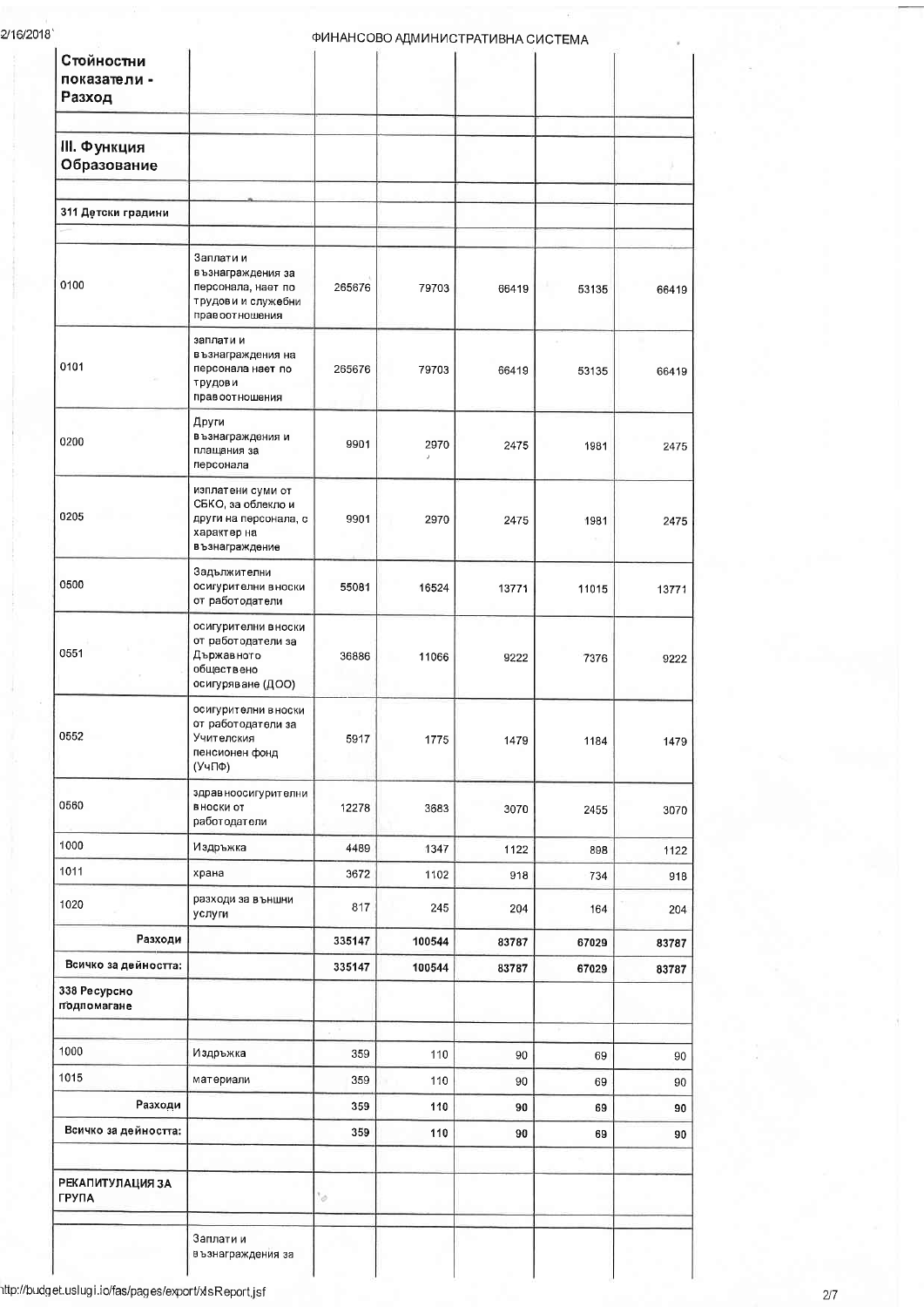16/2018

| 0100                                                    | персонала, нает по<br>трудови и служебни<br>правоотношения                                         | 265676  | ФИНАНСОВО АДМИНИСТРАТИВНА СИСТЕМА<br>79703 | 66419 | 53135 | 66419 |
|---------------------------------------------------------|----------------------------------------------------------------------------------------------------|---------|--------------------------------------------|-------|-------|-------|
| 0101                                                    | заплати и<br>възнаграждения на<br>персонала нает по<br>трудови<br>правоотношения                   | 265676  | 79703                                      | 66419 | 53135 | 66419 |
| 0200                                                    | Други<br>ė,<br>възнаграждения и<br>плащания за<br>персонала                                        | 9901    | 2970                                       | 2475  | 1981  | 2475  |
| 0205                                                    | изплатени суми от<br>СБКО, за облекло и<br>други на персонала, с<br>характер на<br>в ъзнаграждение | 9901    | 2970                                       | 2475  | 1981  | 2475  |
| 0500                                                    | Задължителни<br>осигурителни вноски<br>от работодатели                                             | 55081   | 16524                                      | 13771 | 11015 | 13771 |
| 0551                                                    | осигурителни вноски<br>от работодатели за<br>Държавното<br>обществено<br>осигуряване (ДОО)         | 36886   | 11066<br>$\prime$                          | 9222  | 7376  | 9222  |
| 0552                                                    | осигурителни вноски<br>от работодатели за<br>Учителския<br>пенсионен фонд<br>(УчПФ)                | 5917    | 1775                                       | 1479  | 1184  | 1479  |
| 0560                                                    | здравноосигурителни<br>В НОСКИ ОТ<br>работодатели                                                  | 12278   | 3683                                       | 3070  | 2455  | 3070  |
| 1000                                                    | Издръжка                                                                                           | 4848    | 1457                                       | 1212  | 967   | 1212  |
| 1011                                                    | храна                                                                                              | 3672    | 1102                                       | 918   | 734   | 918   |
| 1015                                                    | материали                                                                                          | 359     | 110                                        | 90    | 69    | 90    |
| 1020                                                    | разходи за външни<br>услуги                                                                        | 817     | 245                                        | 204   | 164   | 204   |
| Разходи                                                 |                                                                                                    | 335506  | 100654                                     | 83877 | 67098 | 83877 |
| Всичко за групата:                                      |                                                                                                    | 335506  | 100654                                     | 83877 | 67098 | 83877 |
| РЕКАПИТУЛАЦИЯ ЗА<br>ФУНКЦИЯ III. Функция<br>Образование |                                                                                                    |         |                                            |       |       |       |
| 0100                                                    | Заплати и<br>в ъзнаграждения за<br>персонала, нает по<br>трудови и служебни<br>правоотношения      | 265676  | 79703                                      | 66419 | 53135 | 66419 |
| 0101                                                    | заплати и<br>възнаграждения на<br>персонала нает по<br>трудови<br>правоотношения                   | 265676  | 79703                                      | 66419 | 53135 | 66419 |
| 0200                                                    | Други<br>възнаграждения и<br>плащания за<br>персонала                                              | 9901    | 2970                                       | 2475  | 1981  | 2475  |
| 0205                                                    | изплатени суми от<br>СБКО, за облекло и<br>други на персонала, с<br>характер на<br>възнаграждение  | 9901    | 2970                                       | 2475  | 1981  | 2475  |
| 0500                                                    | Задължителни<br>осигурителни вноски<br>от работодатели                                             | * 55081 | 16524                                      | 13771 | 11015 | 13771 |
| 0551                                                    | осигурителни вноски<br>от работодатели за<br>Държавното                                            | 36886   | 11066                                      | 9222  | 7376  | 9222  |

ttp://budget.uslugi.io/fas/pages/export/xlsReport.jsf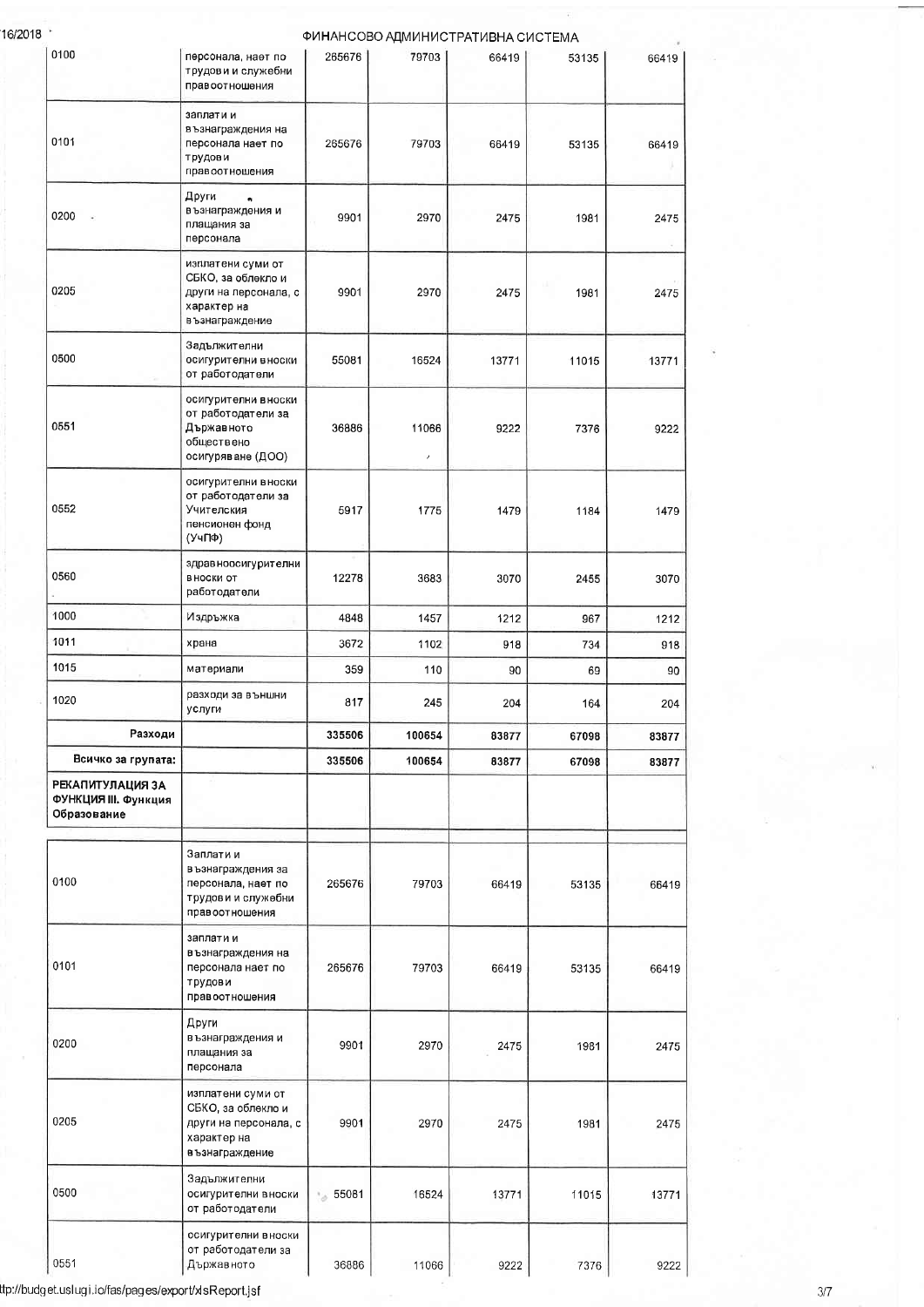16/2018

|                                                                        | осигуряване (ДОО)                                                                                 |        |           |       |       |       |
|------------------------------------------------------------------------|---------------------------------------------------------------------------------------------------|--------|-----------|-------|-------|-------|
| 0552                                                                   | осигурителни вноски<br>от работодатели за<br>Учителския<br>пенсионен фонд<br>(УчПФ)               | 5917   | 1775      | 1479  | 1184  | 1479  |
| 0560                                                                   | здрав ноосигурителни<br>вноски от •<br>работодатели                                               | 12278  | 3683      | 3070  | 2455  |       |
| 1000                                                                   | Издръжка                                                                                          | 4848   | 1457      | 1212  | 967   |       |
| 1011                                                                   | храна                                                                                             | 3672   | 1102      | 918   | 734   |       |
| 1015                                                                   | материали                                                                                         | 359    | 110       | 90    | 69    |       |
| 1020                                                                   | разходи за външни<br>услуги                                                                       | 817    | 245       | 204   | 164   |       |
| Разходи                                                                |                                                                                                   | 335506 | 100654    | 83877 | 67098 | 83877 |
| Всичко за функцията:                                                   |                                                                                                   | 335506 | 100654    | 83877 | 67098 | 83877 |
| IV. Функция<br>Здравеопазване                                          |                                                                                                   |        |           |       |       |       |
| 431 Детски ясли,<br>детски кухни и<br>яслени групи в<br>детска градина |                                                                                                   |        |           |       |       |       |
| 0100                                                                   | Заплати и<br>възнаграждения за<br>персонала, нает по<br>трудови и служебни<br>правоотношения      | 21847  | 6555      | 5460  | 4372  | 5460  |
| 0101                                                                   | заплати и<br>възнаграждения на<br>персонала нает по<br>трудови<br>правоотношения                  | 21847  | 6555<br>Ą | 5460  | 4372  | 5460  |
| 0200                                                                   | Други<br>възнаграждения и<br>плащания за<br>персонала                                             | 370    | 110       | 92    | 76    |       |
| 0205                                                                   | изплатени суми от<br>СБКО, за облекло и<br>други на персонала, с<br>характер на<br>възнаграждение | 370    | 110       | 92    | 76    |       |
| 0500                                                                   | Задължителни<br>осигурителни вноски<br>от работодатели                                            | 4054   | 1213      | 1010  | 821   | 1010  |
| 0551                                                                   | осигурителни вноски<br>от работодатели за<br>Държавното<br>обществено<br>осигуряване (ДОО)        | 3000   | 900       | 750   | 600   |       |
| 0560                                                                   | здравноосигурителни<br>вноски от<br>работодатели                                                  | 1012   | 300       | 250   | 212   |       |
| 0580                                                                   | вноски за<br>допълнително<br>задължително<br>осигуряване от<br>работодатели                       | 42     | 13        | 10    | 9     |       |
| Разходи                                                                |                                                                                                   | 26271  | 7878      | 6562  | 5269  | 6562  |
| Всичко за дейността:                                                   |                                                                                                   | 26271  | 7878      | 6562  | 5269  | 6562  |

 $4/7$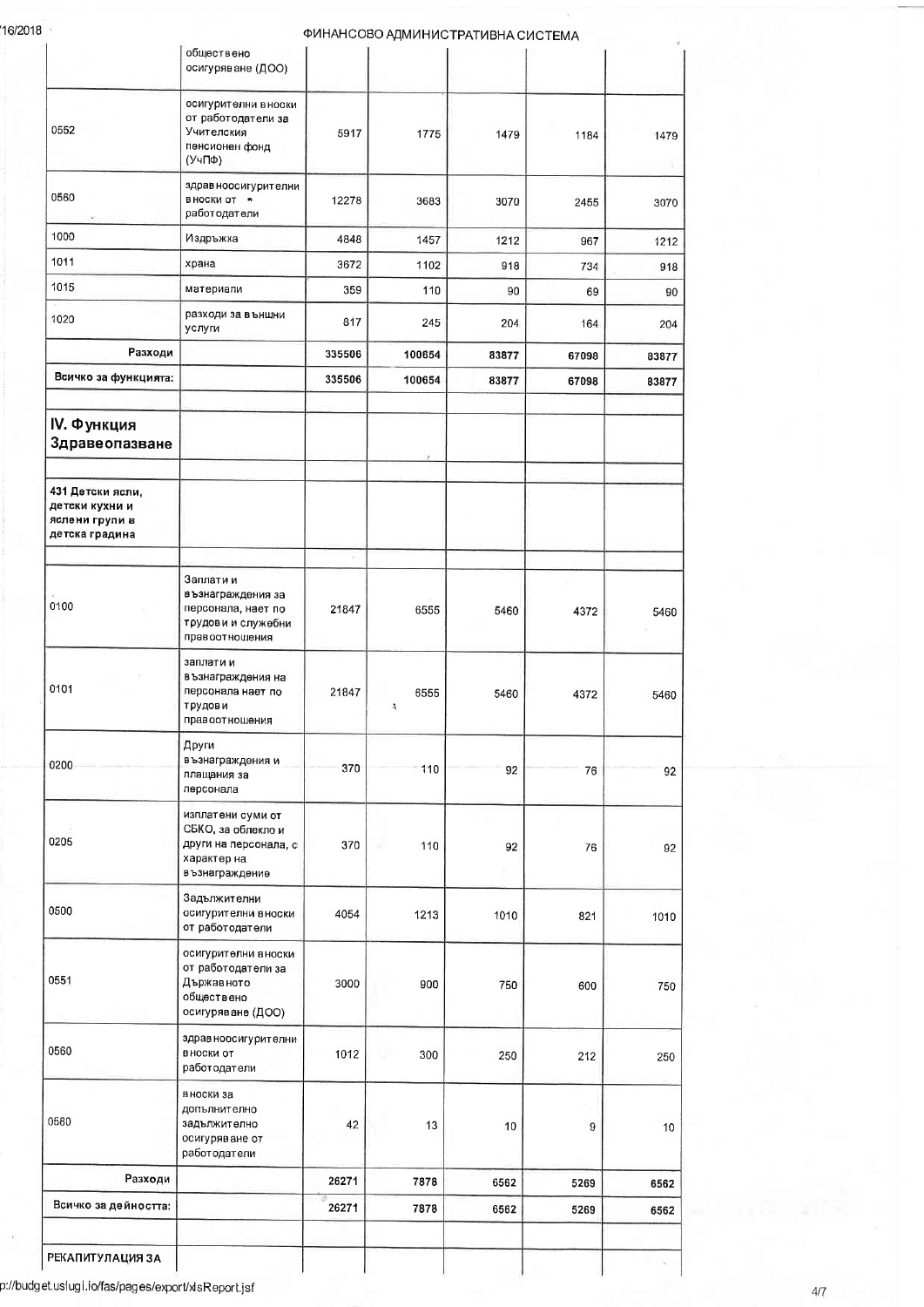### 2/16/2018

### ФИНАНСОВО АДМИНИСТРАТИВНА СИСТЕМА

| <b>ГРУПА</b>                                              |                                                                                                    |                             |      |      |      |      |
|-----------------------------------------------------------|----------------------------------------------------------------------------------------------------|-----------------------------|------|------|------|------|
| 0100                                                      | Заплати и<br>възнаграждения за<br>персонала, нает по<br>трудови и служебни<br>правоотношения       | 21847                       | 6555 | 5460 | 4372 | 5460 |
| 0101                                                      | заплати и<br>възнаграждения на<br>персонала нает по<br>трудов и<br>правоотношения                  | 21847                       | 6555 | 5460 | 4372 | 5460 |
| 0200                                                      | Други<br>възнаграждения и<br>плащания за<br>персонала                                              | 370                         | 110  | 92   | 76   | 92   |
| 0205                                                      | изплатени суми от<br>СБКО, за облекло и<br>други на персонала, с<br>характер на<br>възнаграждение  | 370                         | 110  | 92   | 76   | 92   |
| 0500                                                      | Задължителни<br>осигурителни вноски<br>от работодатели                                             | 4054                        | 1213 | 1010 | 821  | 1010 |
| 0551                                                      | осигурителни вноски<br>от работодатели за<br>Държавното<br>обществено<br>осигуряване (ДОО)         | 3000                        | 900  | 750  | 600  | 750  |
| 0560                                                      | здрав ноосигурителни<br>в носки от<br>работодатели                                                 | 1012                        | 300  | 250  | 212  | 250  |
| 0580                                                      | в носки за<br>допълнително<br>задължително<br>осигуряване от<br>работодатели                       | 42                          | 13   | 10   | 9    | 10   |
| Разходи                                                   |                                                                                                    | 26271                       | 7878 | 6562 | 5269 | 6562 |
| Всичко за групата:                                        |                                                                                                    | 26271                       | 7878 | 6562 | 5269 | 6562 |
| РЕКАПИТУЛАЦИЯ ЗА<br>ФУНКЦИЯ IV. Функция<br>Здравеопазване |                                                                                                    |                             |      |      |      |      |
| 0100                                                      | Заплати и<br>възнаграждения за<br>персонала, нает по<br>трудови и служебни<br>правоотношения       | 21847                       | 6555 | 5460 | 4372 | 5460 |
| 0101                                                      | заплати и<br>възнаграждения на<br>персонала нает по<br>трудови<br>правоотношения                   | 21847                       | 6555 | 5460 | 4372 | 5460 |
| 0200                                                      | Други<br>възнаграждения и<br>плащания за<br>персонала                                              | 370                         | 110  | 92   | 76   | 92   |
| 0205                                                      | изплатени суми от<br>СБКО, за облекло и<br>други на персонала, с<br>характер на<br>в ъзнаграждение | 370                         | 110  | 92   | 76   | 92   |
| 0500                                                      | Задължителни<br>осигурителни вноски<br>от работодатели                                             | 4054                        | 1213 | 1010 | 821  | 1010 |
| 0551                                                      | осигурителни вноски<br>от работодатели за<br>Държавното<br>обществено<br>осигуряване (ДОО)         | $\epsilon_{\rm cl}$<br>3000 | 900  | 750  | 600  | 750  |
|                                                           |                                                                                                    |                             |      |      |      |      |

# ttp://budget.uslugi.io/fas/pages/export/xlsReport.jsf